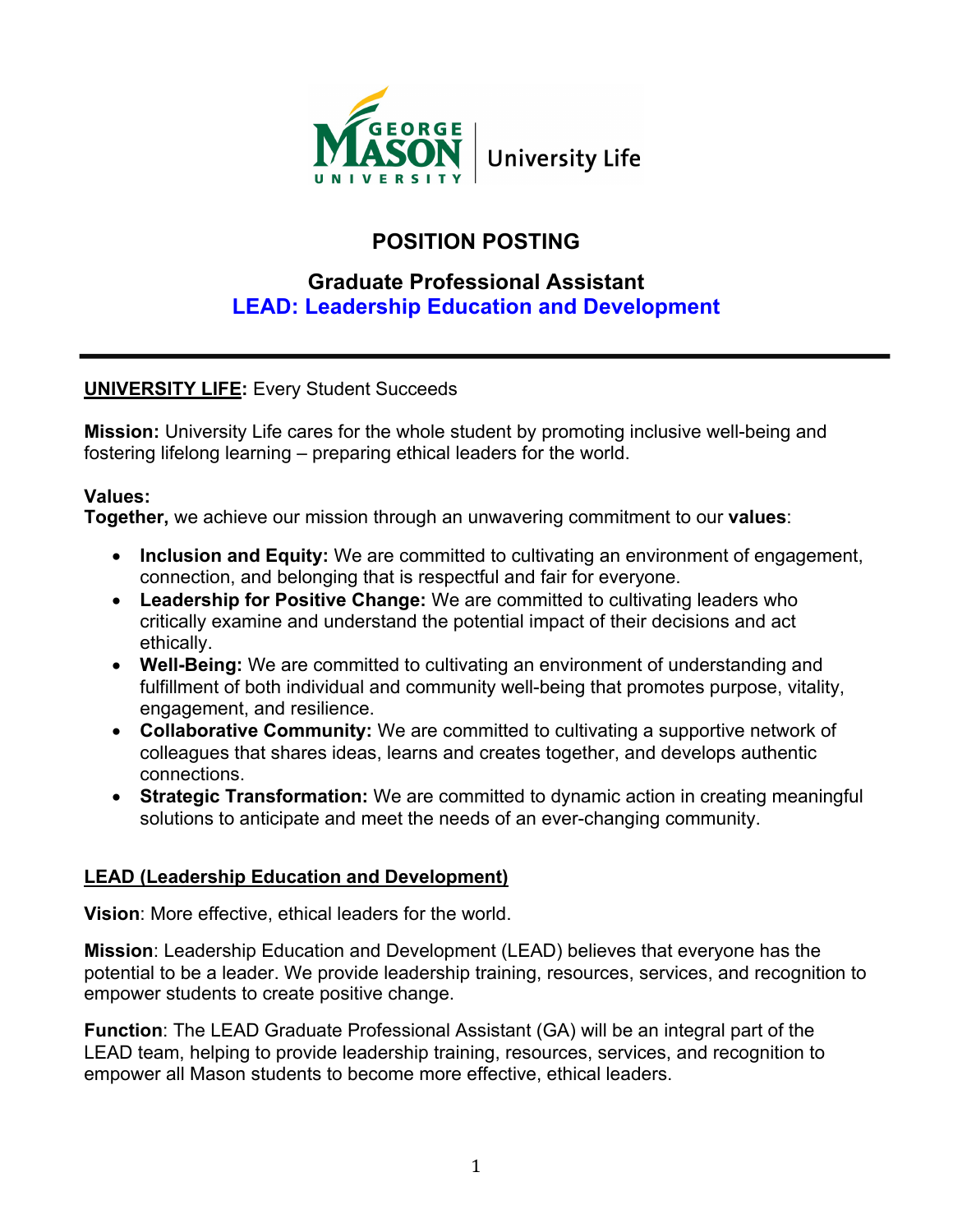The LEAD GA will assist in the coordination, implementation, and evaluation of major LEAD office programming. They will co-supervise the Student Leadership Consultants with the Associate Director, serve as a co-advisor for the Leadership Advocates, serve as a teaching assistant for the Ethics and Leadership course (INTS 404), and facilitate leadership workshops.

#### **Direct Reporting Supervision:**

Lisa Snyder Associate Director, Leadership Education and Development

#### **General Supervision:**

Nick Lennon Director, Leadership Education and Development

Phil Rippa Office Manager, Leadership Education and Development

#### **Required Skills/Qualifications:**

- Must be enrolled in one of George Mason University's Graduate Programs (not provisional admission)
- Must have and maintain a 3.0 GPA.
- Must be in good academic and judicial standing.
- Must be available for entire 2021-2022 Academic Year
- Must possess strong written and verbal communication skills o Must meet English language proficiency requirement.
- Must be able to work 20 hours per week.
- Must be able to participate in monthly 1:1s with supervisor.
- Must be available for the following (as class schedule permits): Leadership Mason Conference/Experience, Leadership Connection Hour, Alumni Leadership Speaker Series, Chapter Next, Emerging Leaders Program, Freedom and Learning Forums, Family Weekend Day of Service, Siblings Weekend Day of Service, 9/11 Day of Service, Mason LIFE partnership, Hampton Middle School Leadership Workshops, Incredible Leadership Conference, Spring Leadership Summit, and Ethics and Leadership course (INTS 404)*.*
- Must have demonstrated experience and skills in working with college students, new students, and campus stakeholders.
- Must be reliable, responsible, self-motivated, confident, sincere, flexible, dedicated, and considerate.
- Must be able to work successfully as an individual and within a team.
- Must have an ability to relate to people from diverse backgrounds.
- Must have a sincere desire to help students.
- Must exhibit exceptional professionalism and a strong work ethic.
- Must have a strong interest in leadership programming and theory, supervision and mentorship of students, as well as facilitation and outreach.

#### **Position Responsibilities:**

• Assist in the coordination, implementation, and evaluation of major LEAD office programming.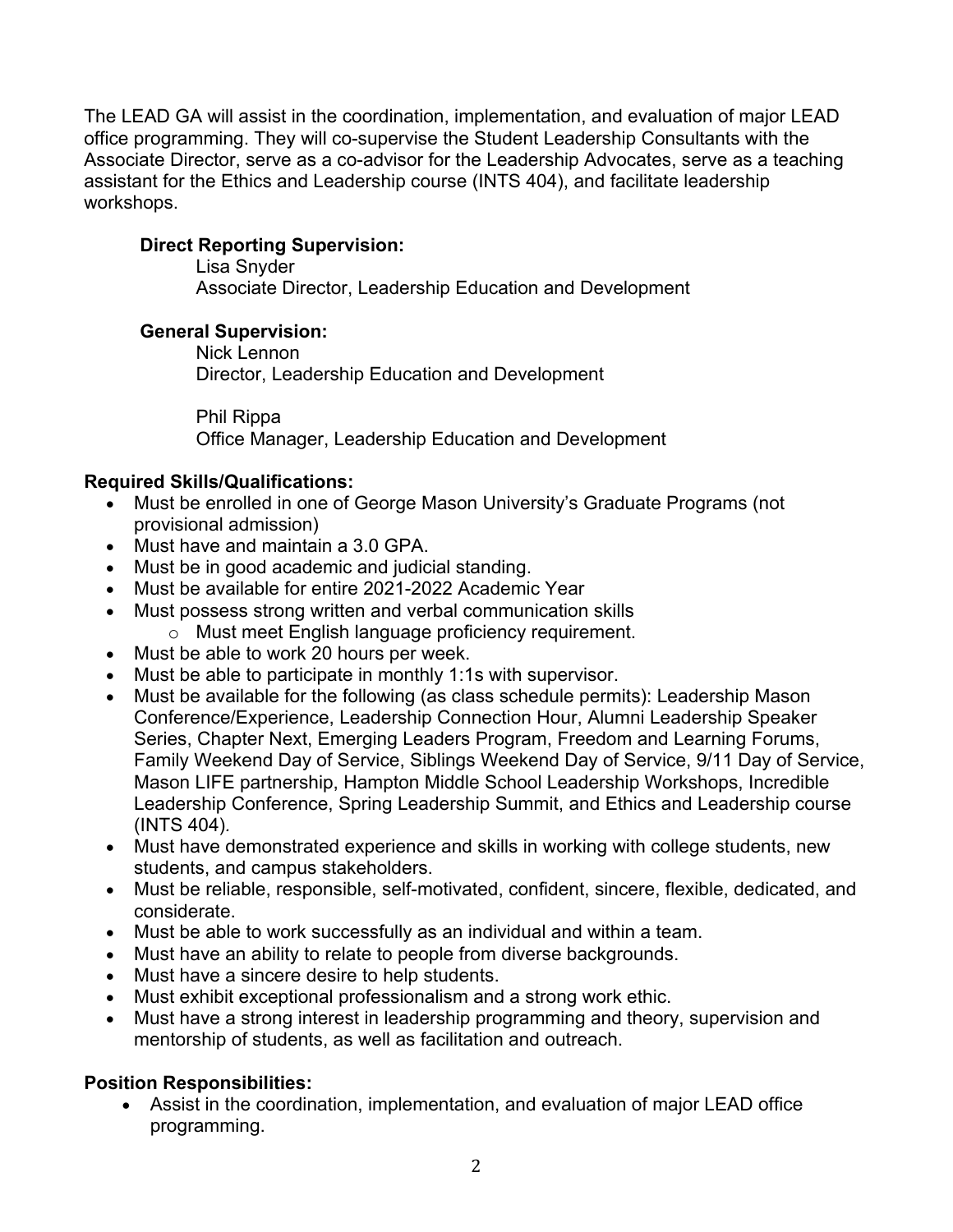- Co-advise and co-supervise the student Leadership Consultants (LCs)
- Facilitate monthly 1:1 meetings with the LCs
- Serve as a co-advisor for the Leadership Advocates (student group)
- Coordinate the presentations/workshops that the Leadership Consultants facilitate with student organizations, UNIV 100 classes, etc. (virtually and/or in-person)
- Advisor for the Emerging Leaders Program
- Teaching Assistant (TA) for the Ethics and Leadership Course (INTS 404, Spring semester).
- Facilitate/co-facilitate a variety of leadership workshops for various groups (e.g. UNIV 100 Class, RA Training, Patriot Leader Training, Student Organizations, etc.)
- Coordinate and implement (in conjunction with the LCs) the Alumni Leadership Speaker Series, Leadership Connection Hour Series, LEAD's involvement in Siblings Weekend, Community Service and Outreach programs
- Serve as a representative and liaison for the LEAD Office through collaboration with departments and student organizations (e.g., Student Involvement, etc.)
- Maintain a healthy, ongoing, professional relationship and communication with your supervisors.
- Make yourself visible and identifiable as a member of the LEAD staff and serve responsibly in that role.
- Be available to assist the LEAD Office when necessary.
- Participate in periodic written and oral performance evaluations, including an exit interview.
- Other duties as assigned by the Associate Director and Director.

#### **Time Commitments:**

The Graduate Assistant position is designed for a 20 hour per week work commitment. At times, the work may require extended hours and/or night and weekend work hours. Must be available for LEAD Team Retreats (August- Date TBD; January- Date TBD)**.**

#### **Compensation:**

- o The Graduate Professional Assistant position will consist of the following compensation package;
	- o GPA stipend, \$16,000.00, will be paid on the 1st and 16th of the month for the duration of employment contract period;
	- o Tuition grant up to 6 graduate credits at the in-state rate, not to exceed \$4,800.00 per semester;
- The GPA position is a 9-month contract, from approximately August 10, 2021 May 9, 2022, with the possibility of renewal for a second academic year. We will be in touch with the successful candidate regarding the first official day in the office.
- All information, including rules and regulations, regarding all graduate assistantship can be located on the Provost office Graduate Education website: https://provost.gmu.edu/academics-and-research/graduate-education/graduate-studentappointments-fellowships

### **To apply:**

Applications will be accepted on a rolling basis. For best consideration, please apply before April 5, 2021. Electronic submission preferred (see below).